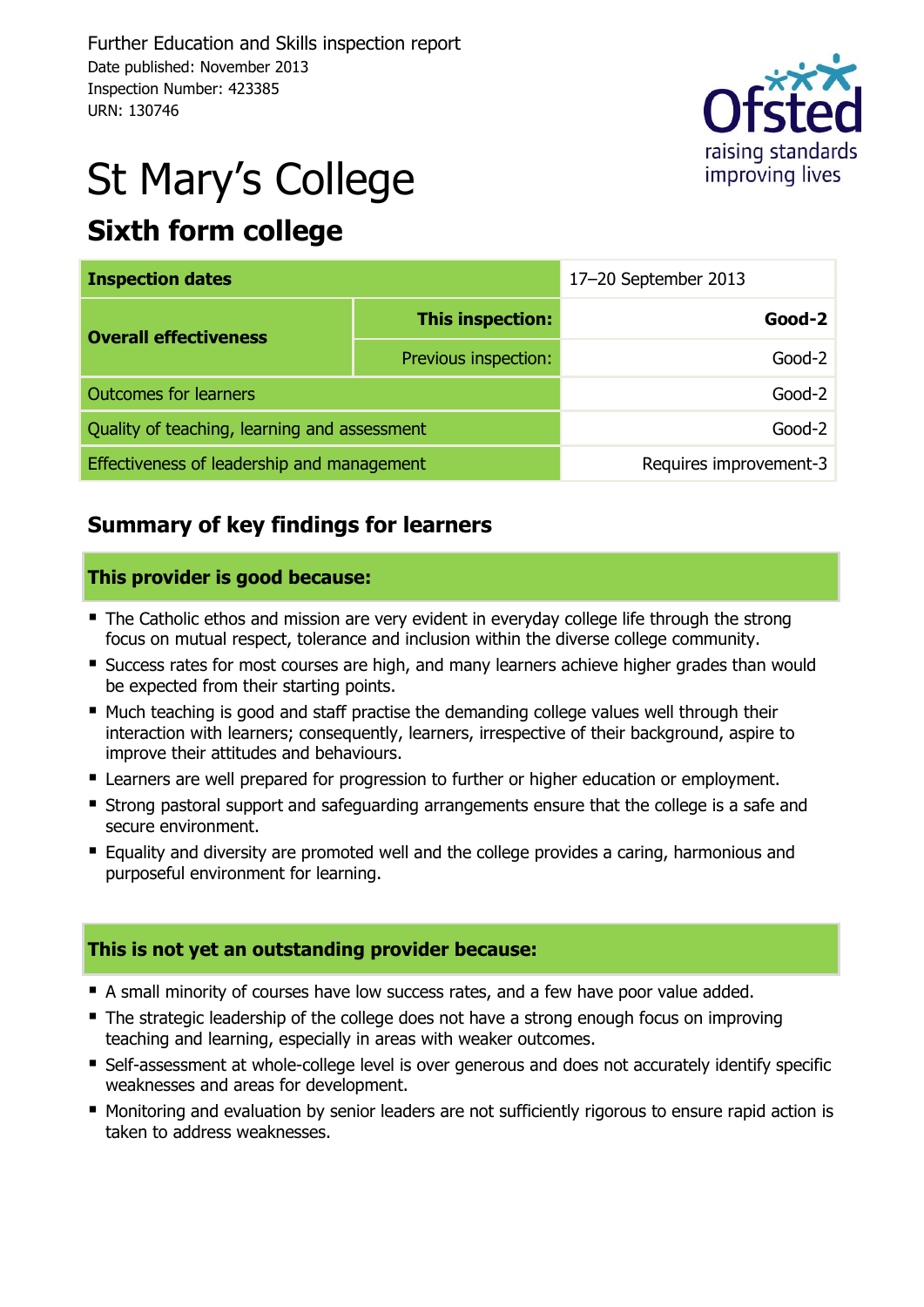## **Full report**

## **What does the provider need to do to improve further?**

- At governing body and senior leadership level develop a clear strategy to drive college improvement. Develop a more rigorous approach to self-assessment at whole-college level. Ensure that college quality improvement planning clearly addresses weaknesses in outcomes and in teaching and learning for specific areas and courses. Monitor and evaluate improvement plans effectively.
- **Develop a plan to improve the quality of teaching, learning and assessment that is clear and** robust. Ensure that strengths and areas for improvement identified from lesson observations are analysed thoroughly and inform staff development planning at individual, subject and wholecollege level.
- Improve the management of courses for those who do not have grades  $A^*$  to C in GCSE English or mathematics. Ensure that learners are taught by subject specialists and offered courses appropriate to their ability and prior attainment. Ensure that the proportion of learners gaining GCSE mathematics grade A\* to C improves to at least the national average by August 2014.

## **Inspection judgements**

#### **Outcomes for learners** and the contract of the contract of the contract of the contract of the contract of the contract of the contract of the contract of the contract of the contract of the contract of the contract of th

- **The overall proportion of learners completing their course successfully is above average. Within** this generally positive picture however there are some variations. At A level most learners successfully complete their courses and make progress in line with expectations. Many subjects had 100% pass rates in 2013. Retention rates improved in 2013 especially at AS level and this contributed well to an improvement in AS-level success rates, which are now close to national averages. Learners on many AS-level courses make better progress than would be expected given their prior attainment. A few AS-level subjects have pass rates which are below average. Success rates for vocational courses are high. Most vocational learners make progress in line with expectations.
- In lessons, while most learners make the progress that would be expected, the more-able learners are not always given sufficiently challenging work to enable them to reach their potential. There are examples of good development of English and mathematical skills in subject lessons. For those resitting GCSE English, the A\*to C pass rate has declined and is about average. The A\* to C pass rate for resit GCSE mathematics, although improving, remains below average.
- The pass rate on the accredited 'Marist values for life' course is high. The Marist Catholic values are witnessed very clearly in all aspects of college life, but in particular through the caring ethos displayed by staff. Learners from different faiths and backgrounds are integrated extremely well into college life. Opportunities are available for collective worship, but participation is low, except for the annual leavers' Mass at Whitsuntide that most learners attend, irrespective of their faith.
- Learners have a good understanding of cultural diversity. Data show few significant differences in achievement between different groups of learners. The development of learners' personal and social skills is good as a result of positive relationships with teachers and other adults that promote confidence and self-esteem. Health and social care and childcare learners benefit from work-experience placements, which offer a valuable insight into the world of work. Few other learners undertake work experience. Learners' mutual respect for adults and learners from different faiths and backgrounds contributes very well to the harmonious college community.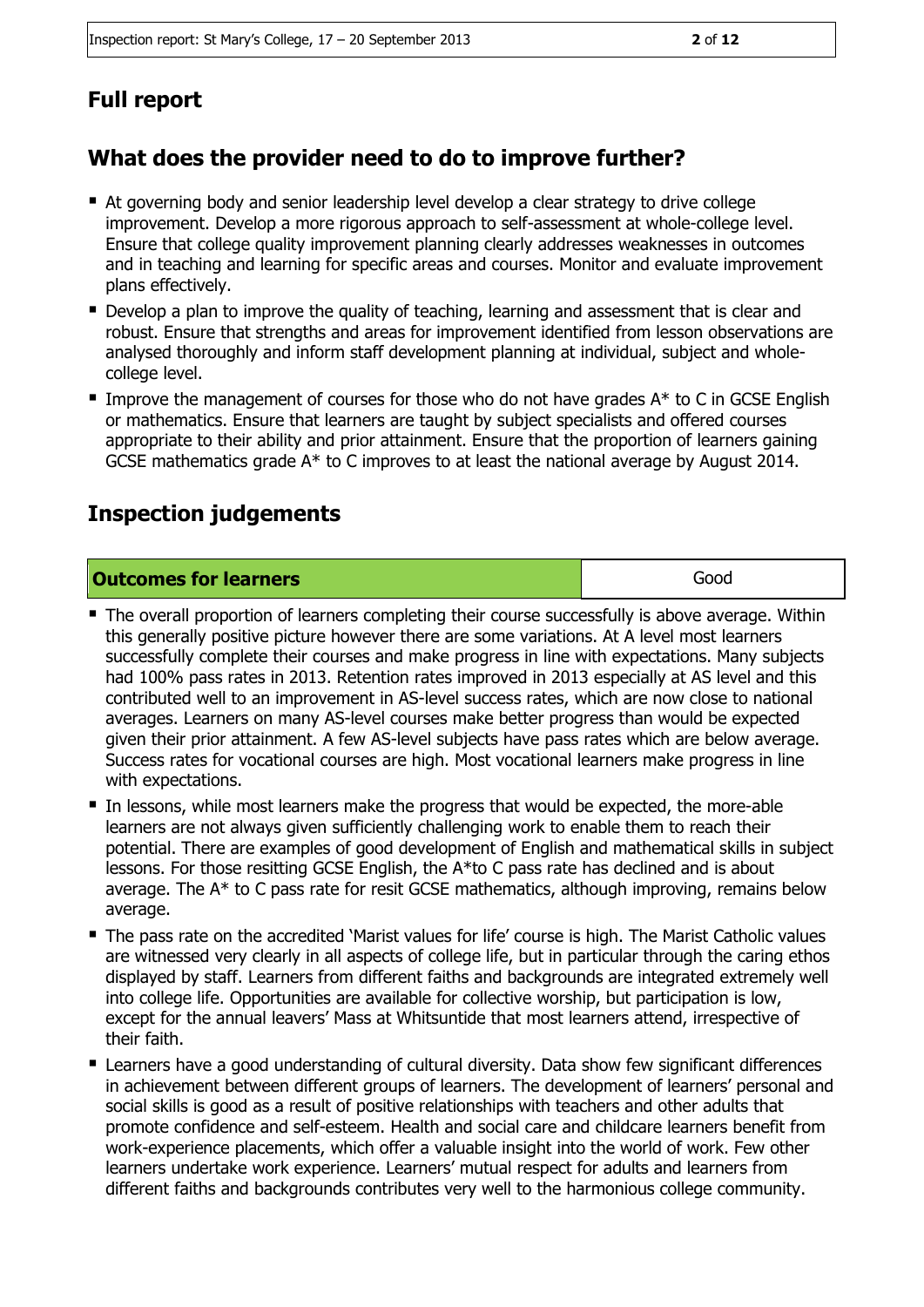Science learners develop good practical and experimental skills that contribute to their understanding of scientific method.

- **E** Learners are supported well in their progression to higher-level courses with many learners progressing from intermediate to advanced level. A high proportion of advanced-level learners is successful in progressing to higher education, many learners progressing to prestigious courses. The overall standard of learners' work is good. Although some learners develop good independent learning skills many rely too heavily on instruction and direction from teachers. Behaviour and attitudes to learning are exemplary.
- **E** Learners enjoy coming to college and this is reflected in their high attendance rates. The broad range of extra-curricular activities encourages learners to broaden their horizons and contributes well to 16 to 19 study programmes. A scheme through which learners mentor other learners is valuable in developing the self-confidence of mentors and mentees alike.

| The quality of teaching, learning and assessment | Good |
|--------------------------------------------------|------|
|--------------------------------------------------|------|

- Teaching, learning and assessment are good and contribute to the positive outcomes for learners. Most lessons observed during the inspection were good, with a minority requiring improvement; very few were outstanding.
- In the best lessons, teaching and learning are well planned and teachers effectively use a wide range of methods to engage learners and motivate them to achieve. In dance and movement classes, learners demonstrate good skills and are confident to choreograph a motif creatively within tight timescales and to given criteria. Teachers check learners' understanding well to ensure that learning is taking place.
- Learners are encouraged to take an active role in their learning. In some lessons, teachers take risks in their teaching in order to enliven lessons. In one lesson learners were encouraged to email in to college examples of advertisements which demonstrate social marketing, and the teacher used their examples effectively to evaluate and analyse their content.
- **Teachers use their good subject knowledge well and target questions appropriately. However, in** the lessons that require improvement, teachers often talk for too long and do not sufficiently challenge learners to think for themselves. The pace of the lessons is not always matched to learners' needs; sometimes too slow and on occasions too fast to enable them to synthesise what they have learned.
- Teachers are confident and experienced and have good working relationships with their learners. The quality of resources to support learning is good and many teachers prepare engaging and informative learning materials. In most subjects, teachers use the college's virtual learning environment imaginatively to encourage learners to access learning resources from home. In A-level English, teachers use a 'blog' to keep learners up-to-date with current activities and events. Many courses have well designed workbooks that help learners to capture their learning and aid revision.
- **E** Learners receive high levels of personal support and advice. Tutorials help learners develop their understanding of a broad range of personal and social issues. Learners with additional support needs, including dyslexia, receive good levels of support, with one-to-one support and additional mentoring sessions. The college provides sessions which effectively help those who are falling behind with their studies.
- **E** Learners' progress is monitored effectively. All managers, teachers, learners and their parents are able to access the college's online progress monitoring system to view learners' progress and performance reports. Teachers and learners jointly set achievement targets and learners are aware of the progress they make towards them. A wide range of enrichment activities help to enhance learning and develop learners' employability skills. Assessment and feedback arrangements are good. Teachers provide helpful comments and constructive feedback on learners' written work. A range of opportunities to practice questions ensures that learners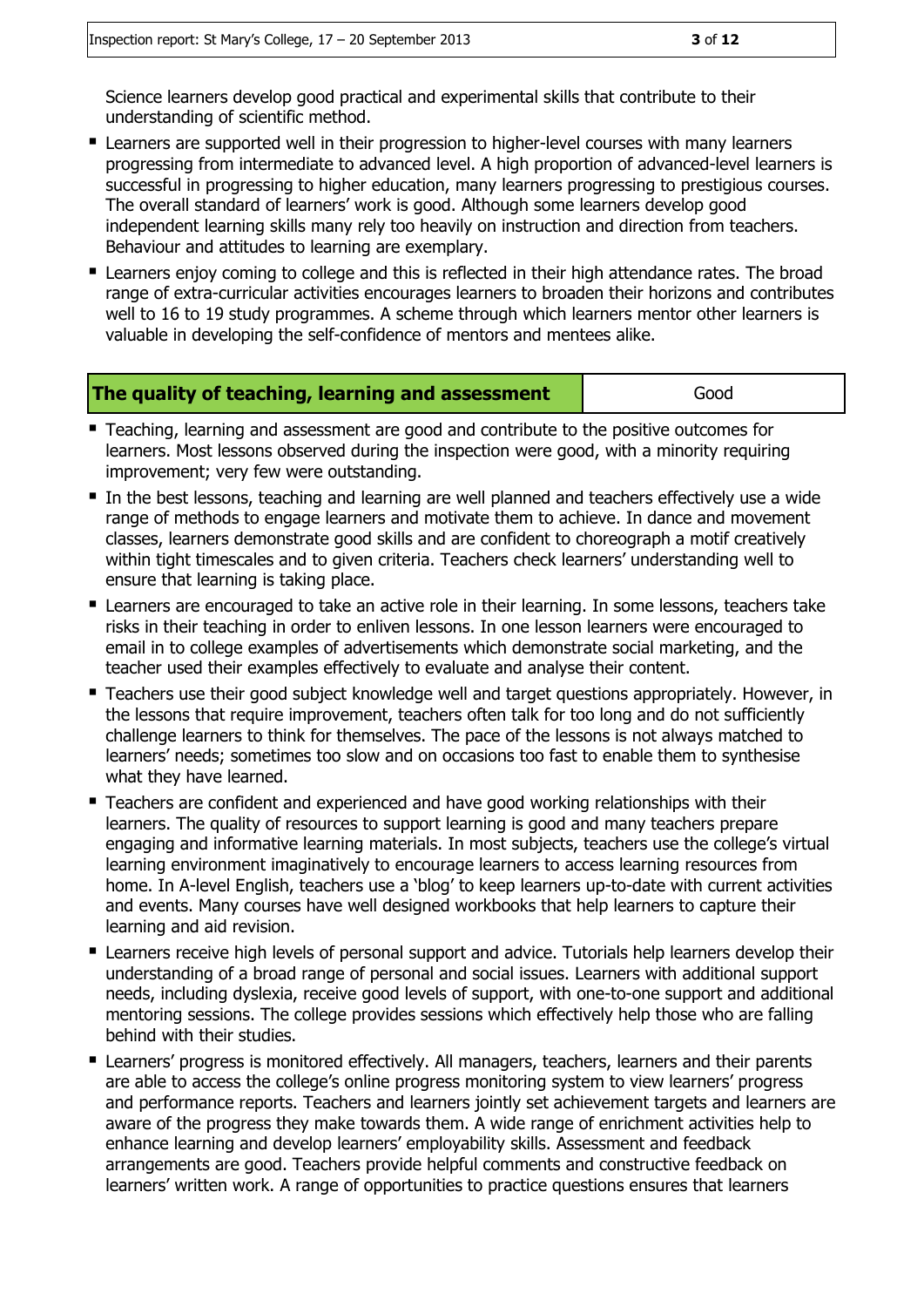understand the requirements of the examination. Most teachers provide learners with constructive oral feedback, which clearly identifies ways in which learners can improve.

- An online screening test takes place during the first week at college and the results are used to identify additional support needs, and preferred learning styles. However, the results from screening are not available early enough in the term to have an immediate impact on teachers' lesson planning to meet individual needs or support the development of individual learning plans.
- **E** Learners without GCSE English or mathematics grade  $A^*$  to C have opportunities to re-sit these qualifications during their time at college. However, many of the staff teaching English GCSE do not possess specialist skills and qualifications. Most teachers take opportunities to develop learners' English and mathematical skills within lessons but do not always target individual learners sufficiently to enable them to practice the specific English and mathematical skills they need to improve.
- **Information, advice and guidance are good. Programmes of study for learners aged 16 to 19 are** carefully planned. Induction is thorough and learners receive good information about their courses in order to establish each is on the right programme. Learners' progression to further or higher education is carefully explained and support in making university applications is good.
- Learners work together very effectively and show respect and understanding for one another. Many teachers promote equality and diversity well through the curriculum. The 'Marist values for life' course, part of the tutorial programme, relates closely to topical and often controversial issues. It promotes discussion and debate and develops learners' opinions, morals, ethics, spirituality and citizenship very effectively. Learners are enabled to make their own judgements and are encouraged to consider others' views and to show respect for them even if they strongly disagree. Learners enjoy their 'faith in the curriculum' topics that allow them to explore spiritual, moral and ethical issues related directly to their main studies.

#### **Science 16-19 study programmes 19+ Learning programmes**

Good

- Teaching, learning and assessment are good, which is reflected in the above average success rates for almost all courses. Most learners achieve higher AS- and A-level grades than might be expected from their GCSE results. However, success rates for AS-level physics have been low for the last three years. Attendance and punctuality are excellent. The grade A\* to C pass rate for GCSE science has improved to above average.
- **Teachers have an infectious enthusiasm for their subjects and pass this on to their learners,** helping them to enjoy and achieve in science. The frequent practical lessons are interesting and challenging, and focus on improving learners' skills in experimental technique, planning and teamwork. Teachers are good at passing on to learners the 'tricks of the trade' of experimental methodology, for example, by demonstrating a way to check the colour density of several solutions in test tubes simultaneously.
- Teachers place a very strong emphasis on developing the necessary mathematical skills to enable learners to achieve well on their science courses, especially in graph plotting and manipulation of formulae, which shows in the good quality of the work of second year learners. In class, teachers often press learners to answer questions in more depth, encouraging them to explain how and why they have reached a certain conclusion, for example, by explaining the anomalous scattering of alpha particles through gold foil.
- All courses have well-designed workbooks that contain a variety of materials to help the learners capture learning during lessons and which provide the learners with a set of useful revision resources. Teachers often use simple examples from everyday life to help the learners understand complex scientific ideas. In a chemistry lesson, a teacher effectively used an analogy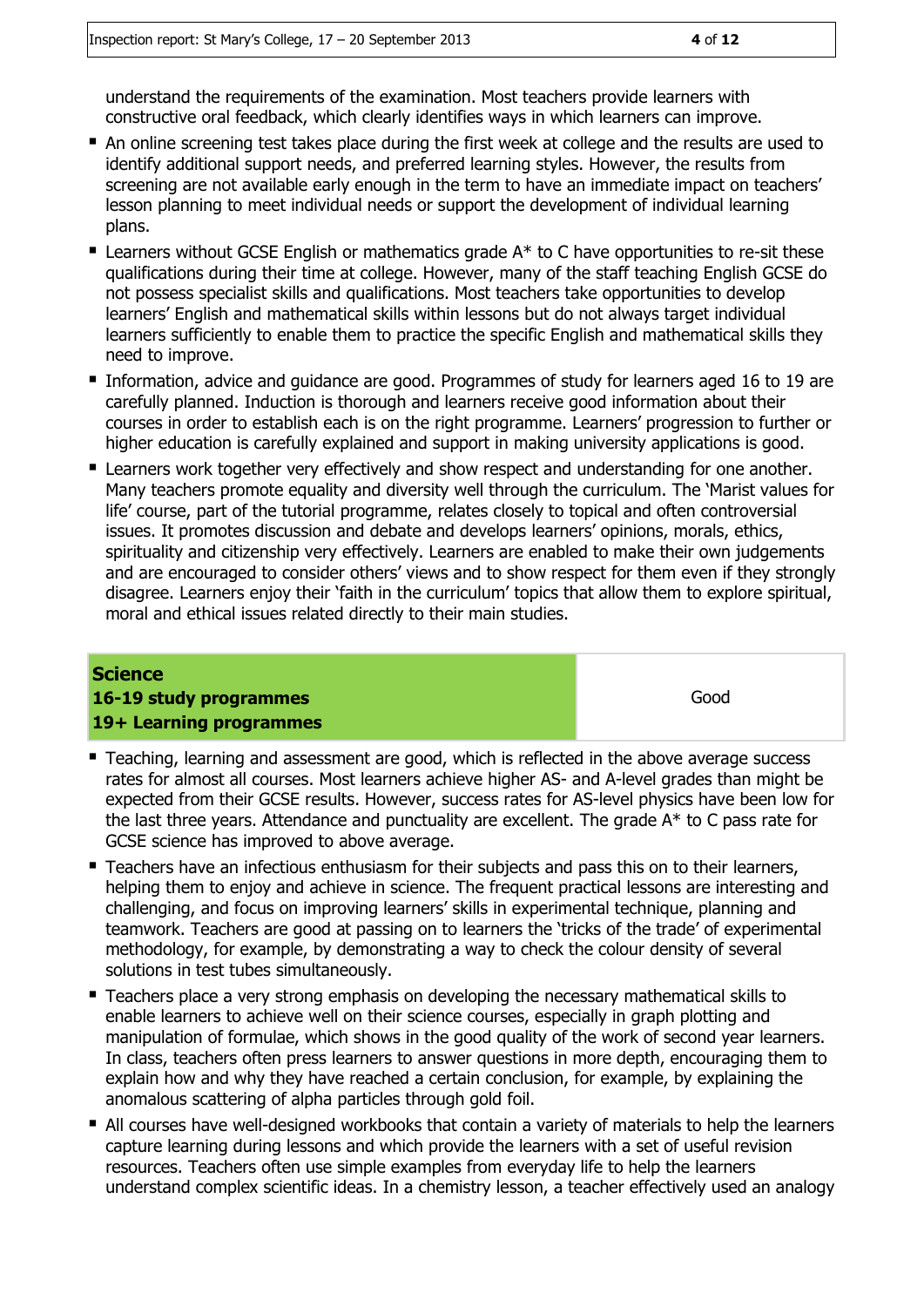of hills and tunnels to demonstrate the function of catalysts that are used in many industrial chemical manufacturing processes.

- **Teachers mark and return homework to learners very quickly, with useful comments on what** they need to do to improve. Misspelt technical terms are usually corrected but sometimes general spelling mistakes are not. Some learners' presentation is poor, with writing that is untidy and hard to read.
- **E** Learners' progress throughout their course is closely assessed by teachers recording the scores of frequent and regular class tests and homework marks. Science teachers give excellent targeted support outside of normal class time to the learners identified as needing additional help with their studies. Learners are encouraged to assess their own achievements by filling in progress sheets and set targets based on what they feel they need to do to improve, although sometimes the actions they decide are too vague and do not have completion dates.
- Learners make good use of a well-stocked virtual learning environment which contains useful learning resources, for example, teachers' classroom presentations, links to animations and videos, and past examination papers. Teachers encourage learners to aim for higher A-level grades than their GCSE results have predicted. The vast majority of learners studying two or more A-level science courses go on to study a science-based course at university.
- In a few lessons teachers do not take into account the needs of higher-ability learners and sometimes teach lessons at the level and pace of the slower learners. Some of the classroom learning activities are not sufficiently well planned to encourage full learner participation and sometimes learners are overloaded with too much new scientific terminology in too short a time. Occasionally teachers do not properly explain what they want learners to do on a particular task and time is wasted re-explaining it to individual learners throughout the lesson. Sometimes teachers do not check that all learners have fully understood a point and move on to the next topic too soon. Teachers do not use the classroom interactive whiteboard enough to display interesting and relevant resources from the internet, for example, animations and videos.
- **E** Lesson activities that aim to foster an understanding of equality and diversity are written into schemes of work and are used well in lessons. In one lesson, learners each gave a short autobiographical presentation which was followed by a meaningful discussion on the wideranging diversity of all their backgrounds.
- **E** Learners value the wide range of careers and university advice that is available to them and there is a well-attended programme of visits and guest speakers throughout the year to help them make their choices for the future.

#### **Social sciences 16-19 study programmes 19+ Learning programmes**

Requires improvement

- **Teaching, learning and assessment require improvement. The quality of teaching and learning,** and the achievement and progress made by learners is too variable. Although success rates overall are around the national average, in the majority of courses the proportion of learners achieving higher grades at A level is low. Learners' progress from their starting point is better than expected in AS-level psychology and economics but it is poor in AS-level sociology and Alevel geography.
- In recent years, too many learners have not successfully completed their courses in AS-level sociology, geography and government and politics. The college has taken some effective actions to address the underlying issues in teaching and learning, which are now beginning to improve.
- Teachers make frequent use of questions and answers to check learners' understanding although this technique is rarely used to challenge the more-able learners. Too often teachers are prepared to accept and give praise for learners' initial responses to questions without getting them to think more deeply. In some lessons, where the group size is large, opportunities for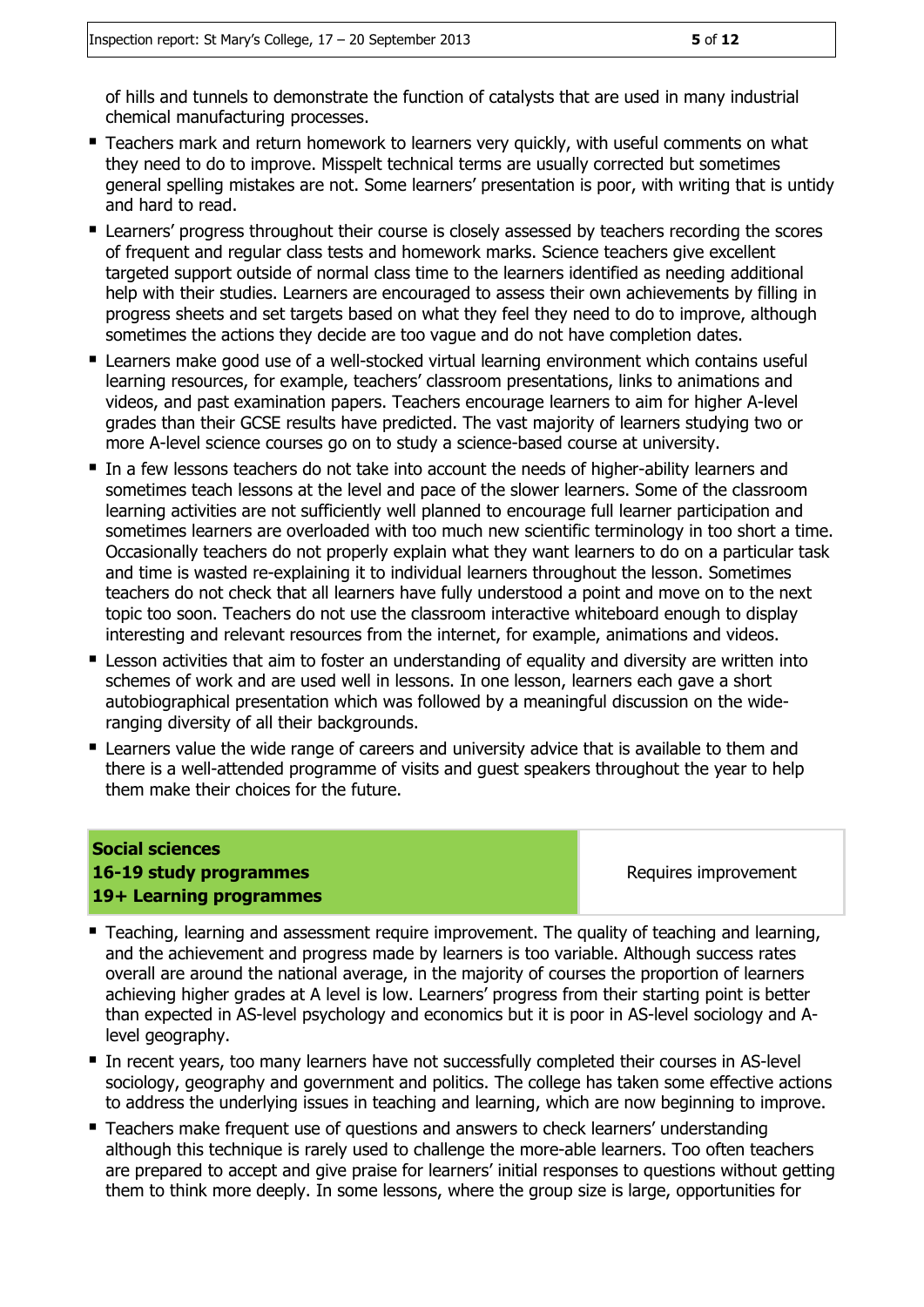learners to work in pairs or small groups to discuss and explore topics together are restricted by the lack of space.

- In the less successful lessons, teacher talk restricts opportunities for learners to develop a deeper understanding of the topics being considered. A high proportion of learners taking ASlevel sociology are accepted with low GCSE grades and teachers do not always meet the individual learning needs of the wide ability range of learners.
- Teachers do not always make enough use of interactive whiteboards to enhance learning opportunities. In many of the lessons observed, teachers used presentation software or whiteboard pens to present information but there was little use of video clips or other audiovisual material to stimulate learning.
- In the better lessons, teachers enable learners to take an active part in their learning by devising carefully managed group work. They allow learners to make decisions for themselves about how to proceed with the tasks set without overly intervening. For example, in an A-level geography lesson, learners worked well in small groups to investigate different methods of monitoring volcanoes and challenged each other about the advantages and disadvantages of each method.
- **Feedback on assessed work is accurate, although not always sufficiently detailed. Teachers pay** appropriate attention to correcting learners' grammar and punctuation. Learners' personal targets for improvement on their individual learning plans are sometimes too vague.
- **E** Learners have access to good resources. Attractive and carefully designed workbooks are used extensively in lessons and provide good opportunities for self-study. The best examples include advice and guidance on the development of study skills. For example, economics workbooks contain exercises designed to support the development of numerical skills. Workbooks used in psychology help to direct learners towards deeper investigation of topic areas.
- Classrooms contain interesting and relevant contextual displays, often of learners' own work, and this helps to promote a strong subject identity.
- The college's virtual learning environment includes a wide range of source material that learners can use for independent research. For example, in an AS-level psychology lesson, learners were given case studies to investigate different theoretical assumptions psychologists make about behaviour. They searched the internet for additional information and presented their findings to the class using the interactive whiteboard.
- Teachers are very sensitive to learners' differing backgrounds and experiences and this is reflected in lesson planning and content as well as in classroom displays. The theme of equality and diversity is often tackled directly in lessons. For example, AS-level sociology learners looked at family life in different cultures and compared it to their own.

#### **The effectiveness of leadership and management** Requires improvement

- Leadership and management require improvement. Managers and staff have agreed that 'excellence in learning' should be the focus for all staff and there is a supportive culture. Although teaching, learning and assessment are good there is insufficient focus and direction on improving them. The college has a framework to improve teaching and learning, but it is not effectively implemented. The lesson-observation process is overly generous. Many sector norms are judged as strengths and currently a very high percentage of lessons are graded as good or better. Inspectors' findings do not agree with this.
- Managers have not identified key themes from recent lesson observations to inform the staffdevelopment programme and help staff to develop new techniques and approaches, for example, to assist them to better differentiate their teaching in lessons to ensure that all learners reach their full potential. Most improvement activities are informal and supportive and involve teachers sharing good practice and observing colleagues teach. In some cases the best practice identified is only satisfactory.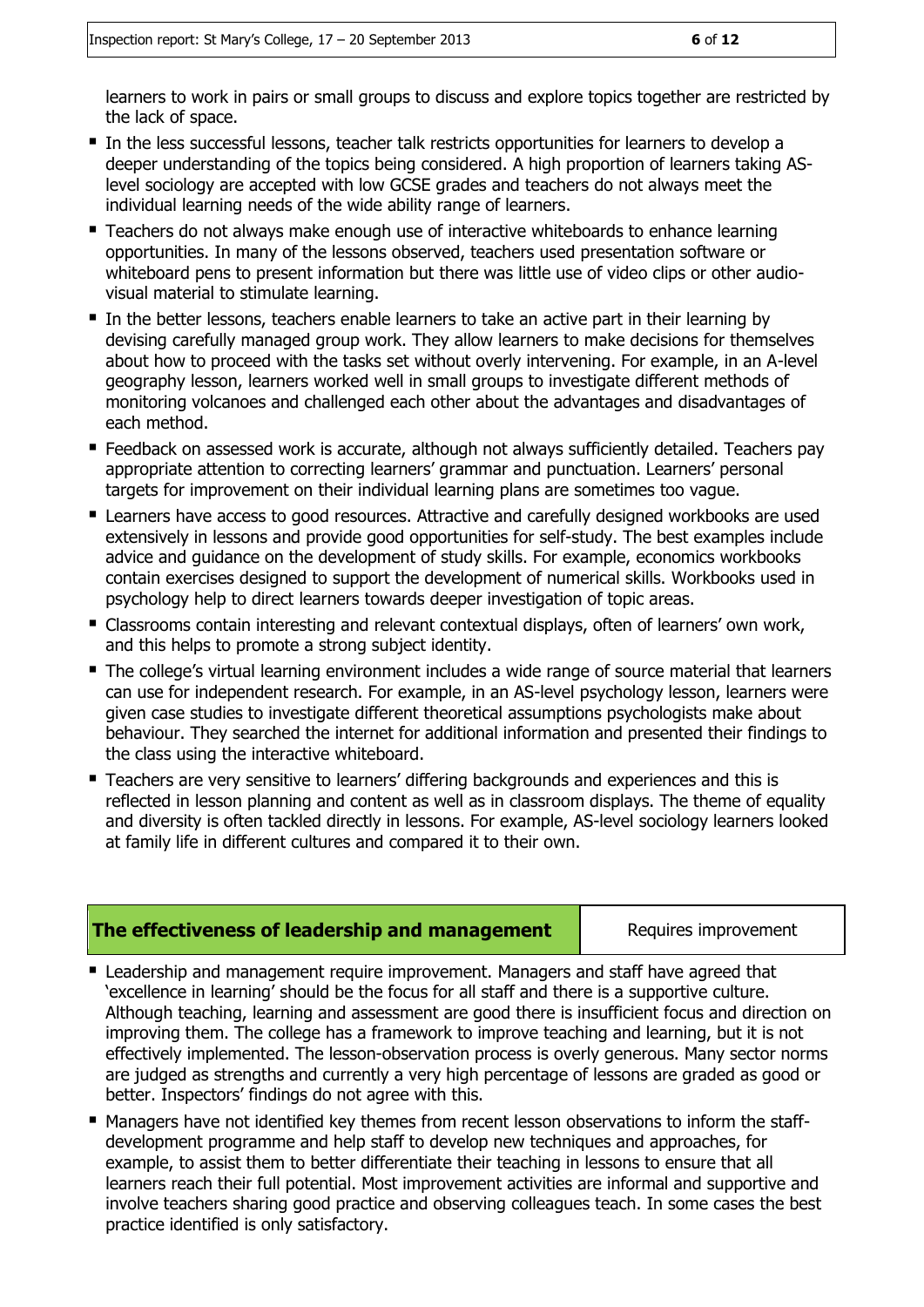- Governance requires improvement. The governing body has considerable experience and an impressive range of relevant expertise but it is not sufficiently well informed by self-assessment and the lesson observation process to make astute decisions about teaching and learning strategies. The college has had an Acting Principal for most of the past 18 months. Staff appreciate his good communication and open management style, and he has been well supported by governors. The governing body and senior managers ensure a very strong focus on the Catholic ethos and mission and general religious education and these are key aspects of the strategic plan and the self-assessment report. Their monitoring of the implementation of these aspects, however, lacks rigour and relies too much on their own observation of college activity. New governors, staff and learners have a good awareness of the Catholic ethos and mission and are mindful of the needs of each other. Staff induction provides an appropriate focus on spirituality and the Marist values that pervade the college.
- Managers and staff have maintained high success rates in most curriculum areas. They have taken effective action to improve retention, particularly on AS-level courses where retention improved significantly in 2013, focusing on improved monitoring of attendance and very prompt action to chase up learners and involve parents. However, weaknesses identified at the previous inspection relating to lower success rates and poor value added on a small minority of courses persist.
- **Heads of departments take responsibility for the quality of teaching, learning and assessment in** their departments and take effective action in the few instances where they identify improvement is necessary. Many have developed productive links at subject level with outstanding colleges and schools. Performance management is supportive and sensitively managed in line with the college's Marist culture. However, the process lacks rigour.
- The whole-college self-assessment report is weak. Strengths and areas for improvement are not adequately linked to evidence. Strengths are over-emphasised and identifiable weaknesses overlooked. Areas for improvement are not always linked sufficiently to specific actions. Course level self-assessment is thorough. The detailed reports evaluate achievements and contain actions to improve courses and teaching. Progress on self-assessment actions is carefully monitored by senior leaders at robust termly curriculum review meetings. There are also detailed discussions about individual learners' progress and staffing issues. Heads of department work closely with their staff to improve provision. However, inconsistencies remain in the quality of departmental management and a few departments have not improved learners' achievements. The management of resit GCSE English and mathematics courses requires improvement.
- Study programmes for 16 to 19-year-olds are carefully matched to individual needs and relevant to supporting learners' progression to further and higher education. The college offers a broad range of AS-level and A-level courses and an appropriate range of vocational programmes, mainly at intermediate and advanced level. There are insufficient appropriate alternative mathematics qualifications to support the transition to GCSE over time.
- The college is inclusive and the promotion of equality and diversity is good. This is mainly because the Marist values course, which almost all learners take as part of their tutorial programme, promotes mature discussion about many difficult equality and diversity topics. It helps learners to develop tolerance and understanding of different beliefs, including the atheist view. There are good examples in curriculum areas of actions to promote equality and diversity, for example, the 'equality day' in health and social care. The college has an active committee, appropriate policies and adequate training. Data are used appropriately to analyse the performance of different groups.
- Safeguarding is outstanding. The college meets its statutory requirements for safeguarding learners; it has strong policies and guidance documents and comprehensive staff training is in place. An effective safeguarding team responds immediately to reported incidents. Sound judgements are made about what action to take and when to involve external agencies and parents. The college is a safe and welcoming environment.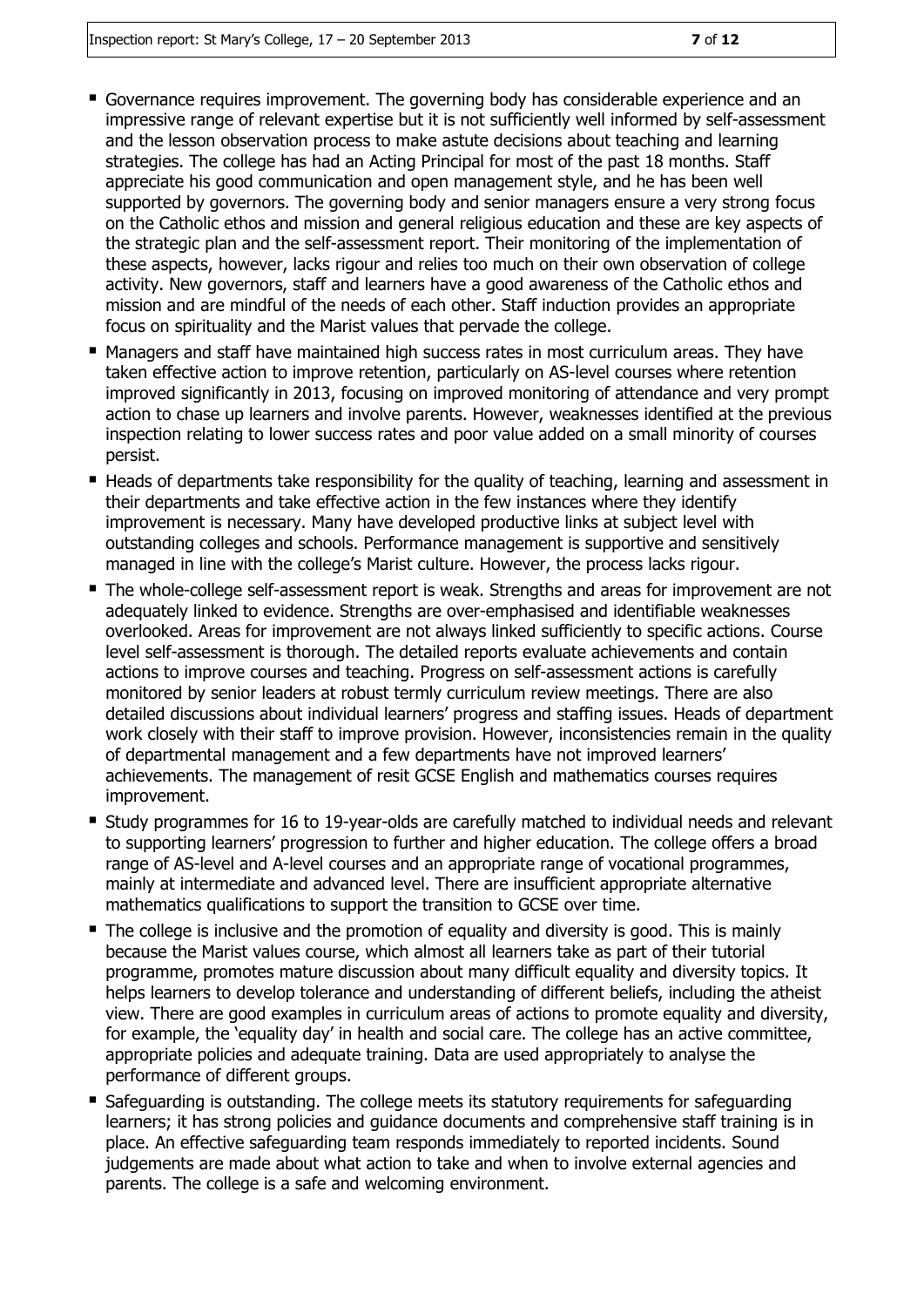## **Record of Main Findings (RMF)**

| <b>St Mary's College</b>                                              |                |                           |                            |
|-----------------------------------------------------------------------|----------------|---------------------------|----------------------------|
| Inspection grades are based on a provider's performance:              |                |                           |                            |
| 1: Outstanding<br>2: Good<br>3: Requires improvement<br>4: Inadequate | Overall        | 16-19 study<br>programmes | 19+ Learning<br>programmes |
| Overall effectiveness                                                 | $\overline{2}$ | $\overline{2}$            | $\overline{\phantom{a}}$   |
| Outcomes for learners                                                 | $\overline{2}$ | $\overline{2}$            | $\overline{2}$             |
| The quality of teaching, learning and assessment                      | $\overline{2}$ | $\overline{2}$            | $\overline{2}$             |
| The effectiveness of leadership and management                        | 3              | 3                         | 3                          |

| Subject areas graded for the quality of teaching, learning and assessment |   |  |
|---------------------------------------------------------------------------|---|--|
| Science                                                                   |   |  |
| <b>Social Sciences</b>                                                    | 3 |  |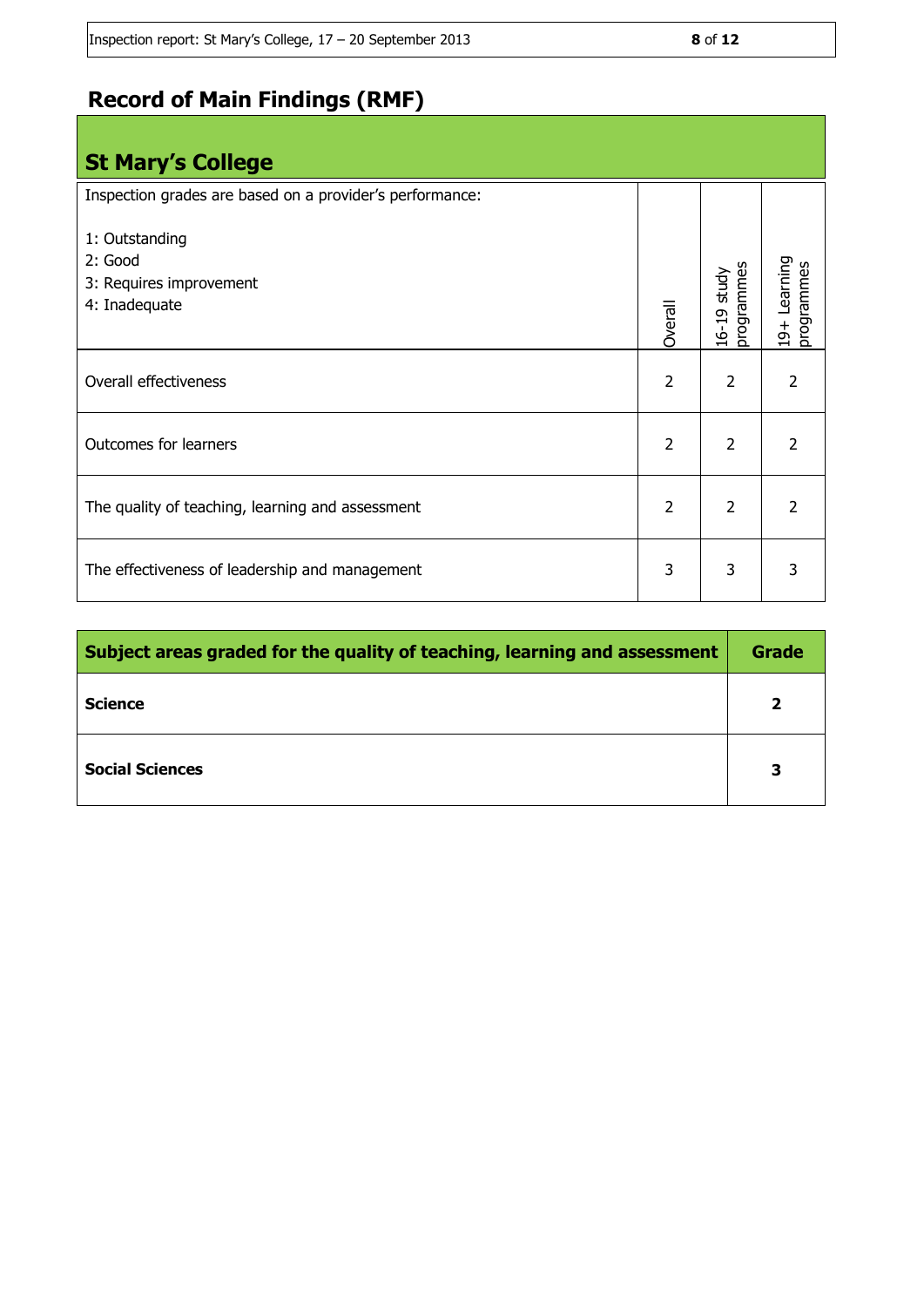# **Provider details**

| <b>Type of provider</b>                              | Sixth form college         |  |  |
|------------------------------------------------------|----------------------------|--|--|
| <b>Age range of learners</b>                         | $16 - 18$                  |  |  |
| <b>Approximate number of</b>                         | Full-time: 1,127           |  |  |
| all learners over the previous<br>full contract year | Part-time: 130             |  |  |
| <b>Acting Principal</b>                              | Mr F Dixon                 |  |  |
| <b>Date of previous inspection</b>                   | April 2008                 |  |  |
| <b>Website address</b>                               | www.stmarysblackburn.ac.uk |  |  |

## **Provider information at the time of the inspection**

| <b>Main course or learning</b><br>programme level                      | Level 1 or<br>below |       | <b>Level 2</b> |     | Level 3         |                                                    | Level 4<br>and above |           |       |
|------------------------------------------------------------------------|---------------------|-------|----------------|-----|-----------------|----------------------------------------------------|----------------------|-----------|-------|
| <b>Total number of learners</b><br>(excluding apprenticeships)         | $16 - 18$           | $19+$ | $16 - 18$      |     | $19+$           | $16 - 18$                                          | $19+$                | $16 - 18$ | $19+$ |
| <b>Full-time</b>                                                       | 14                  | N/A   | 65             |     | N/A             | 955                                                | 6                    | N/A       | N/A   |
| <b>Part-time</b>                                                       | N/A                 | 10    | N/A            |     | N/A             | N/A                                                | N/A                  | N/A       | N/A   |
| <b>Number of traineeships</b>                                          | $16 - 18$           |       | $19+$          |     |                 |                                                    | Total                |           |       |
|                                                                        |                     | N/A   |                | N/A |                 | N/A                                                |                      |           |       |
| <b>Number of apprentices by</b><br><b>Apprenticeship level and age</b> | <b>Intermediate</b> |       |                |     | <b>Advanced</b> |                                                    | <b>Higher</b>        |           |       |
|                                                                        | $16 - 18$           |       | $19+$          |     | $16 - 18$       | $19+$                                              |                      | $16 - 18$ | $19+$ |
|                                                                        | N/A                 | N/A   |                | N/A |                 | N/A                                                |                      | N/A       | N/A   |
| <b>Number of learners aged 14-16</b>                                   | N/A                 |       |                |     |                 |                                                    |                      |           |       |
| <b>Full-time</b>                                                       | N/A                 |       |                |     |                 |                                                    |                      |           |       |
| <b>Part-time</b>                                                       | N/A                 |       |                |     |                 |                                                    |                      |           |       |
| <b>Number of community learners</b>                                    | 10                  |       |                |     |                 |                                                    |                      |           |       |
| <b>Number of employability learners</b>                                | N/A                 |       |                |     |                 |                                                    |                      |           |       |
| <b>Funding received from</b>                                           |                     |       |                |     |                 | Education Funding Agency and Skills Funding Agency |                      |           |       |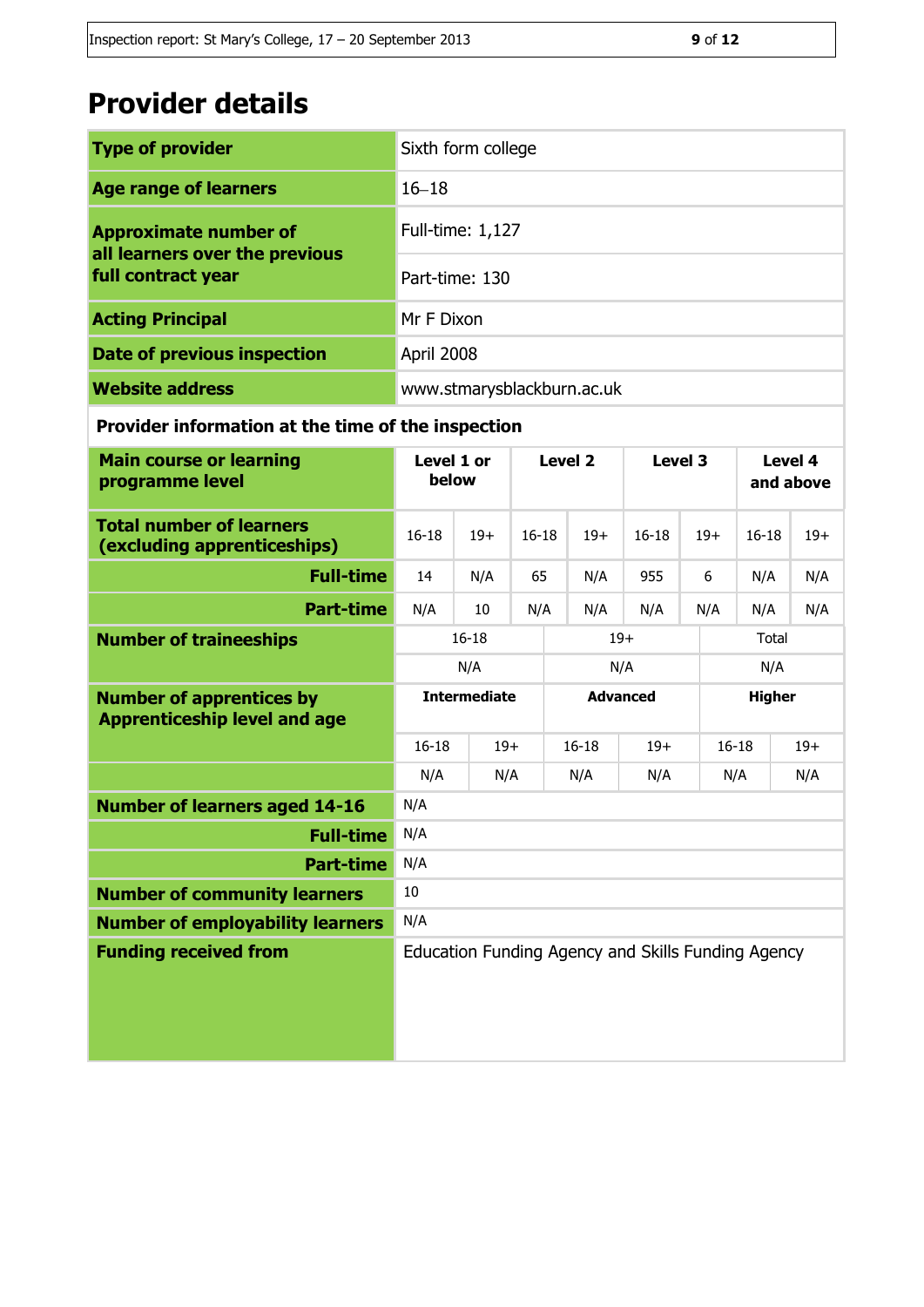## **Contextual information**

St Mary's College is a Catholic sixth form college situated in Blackburn. It recruits from the seven local Catholic schools in the area, and other schools in Blackburn with Darwen and East Lancashire. Unemployment in Blackburn with Darwen is above the North West and the UK averages. The proportion of the working-age population of Blackburn with Darwen with a higher education qualification is significantly lower than the national average. The proportion with no qualifications is above the national average. The Borough experiences high levels of deprivation, being the 17th most deprived Borough based on the 2010 Index of Multiple Deprivation. The proportion of young people in Blackburn with Darwen gaining five GCSEs at A\* to C in 2012, including English and mathematics, was slightly lower than the national average.

## **Information about this inspection**

#### **Lead inspector Ruth James HMI**

Three of Her Majesty's Inspectors (HMI) and four additional inspectors, assisted by the Acting Assistant Principal as nominee, carried out the inspection with short notice. Inspectors took account of the college's most recent self-assessment report and development plans, and the previous inspection report. Inspectors also used data on learners' achievements over the last three years to help them make judgements. Inspectors used group and individual interviews and online questionnaires to gather the views of learners; these views are reflected throughout the report. They observed learning sessions, assessments and progress reviews. The inspection took into account all of the provision at the provider. Inspectors looked at the quality of teaching, learning and assessment across all of the provision and graded the subject areas listed in the report above.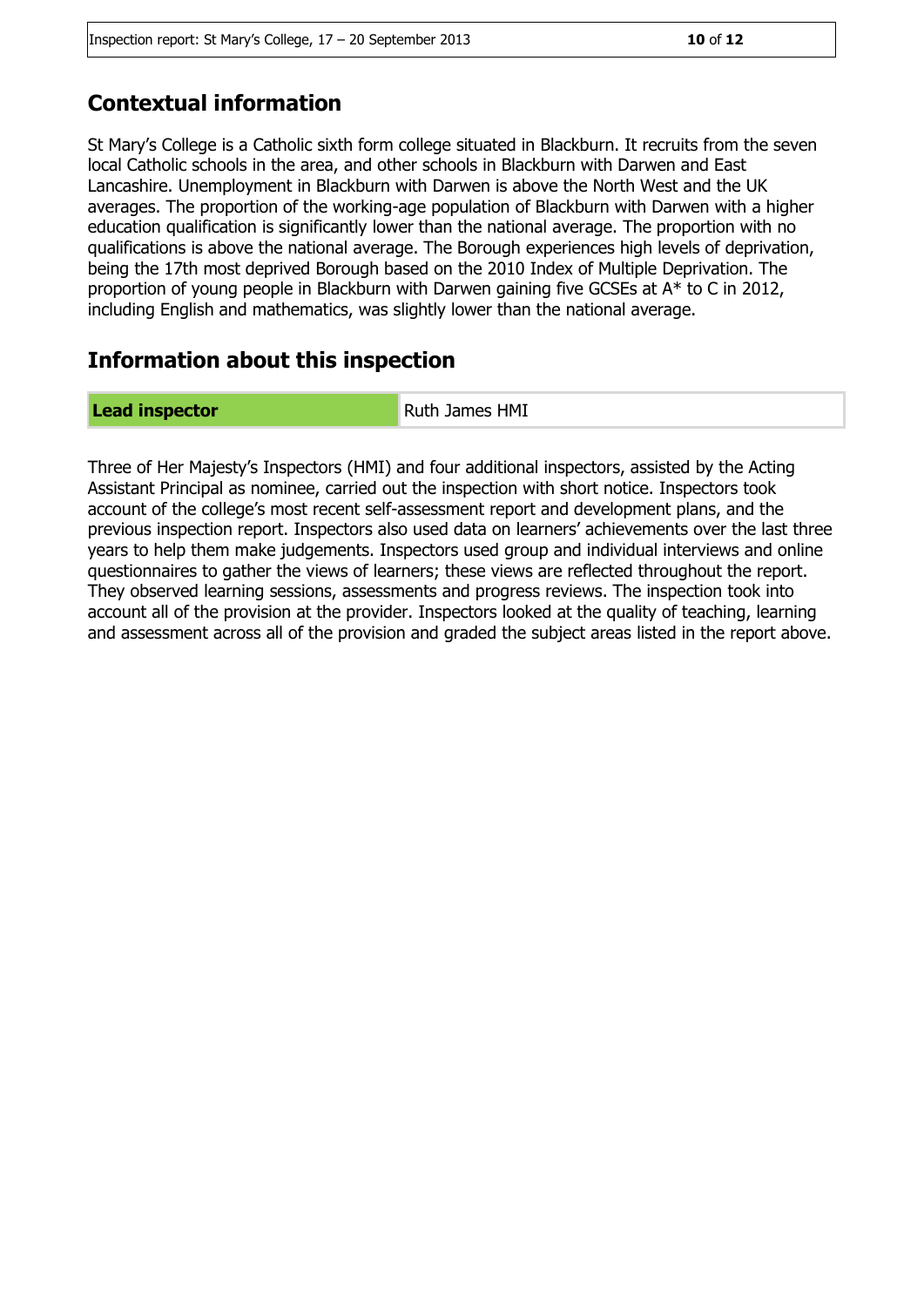## What inspection judgements mean

| Grade   | <b>Judgement</b>     |
|---------|----------------------|
| Grade 1 | Outstanding          |
| Grade 2 | Good                 |
| Grade 3 | Requires improvement |
| Grade 4 | Inadequate           |

Detailed grade characteristics can be viewed in the Handbook for the inspection of further education and skills 2012, Part 2:

http://www.ofsted.gov.uk/resources/handbook-for-inspection-of-further-education-and-skillsseptember-2012

Any complaints about the inspection or the report should be made following the procedures set out in the guidance 'Raising concerns and making complaints about Ofsted', which is available from Ofsted's website: www.ofsted.gov.uk If you would like Ofsted to send you a copy of the guidance, please telephone 0300 123 4234, or email enquiries@ofsted.gov.uk.



Learner View is a new website where learners can tell Ofsted what they think about their college or provider. They can also see what other learners think about them too.

To find out more go to [www.learnerview.ofsted.gov.uk](http://www.learnerview.ofsted.gov.uk/)